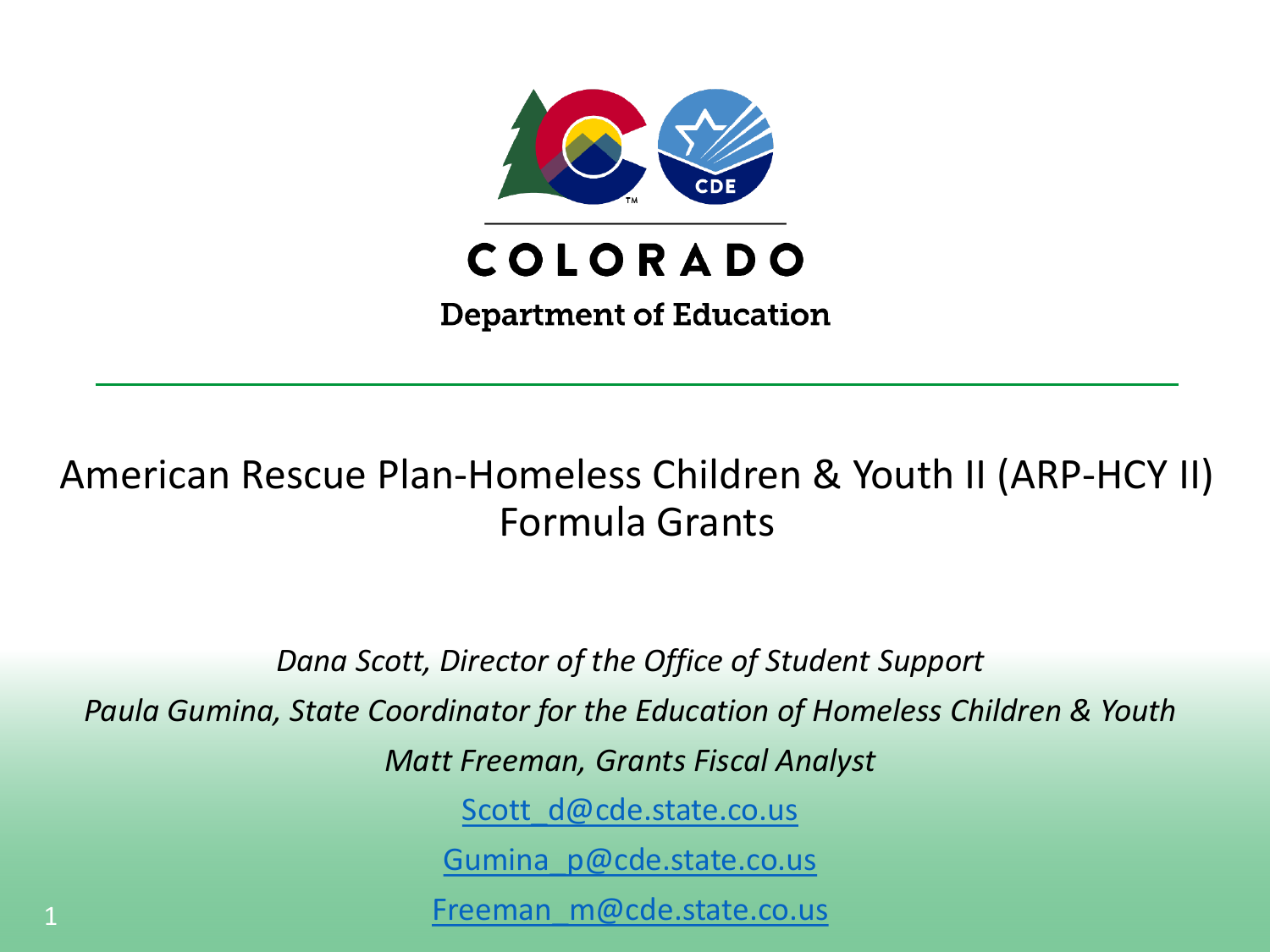# Homelessness in the U.S. and Colorado

- 1.5 million children
- 10% of all children living in poverty are homeless
- In the 2019-20 school year, CO school districts identified 21,420 homeless children and youth
- Approximately 3,694 unaccompanied homeless youth are "couch surfing," living on the streets, or in emergency shelters in Colorado each night

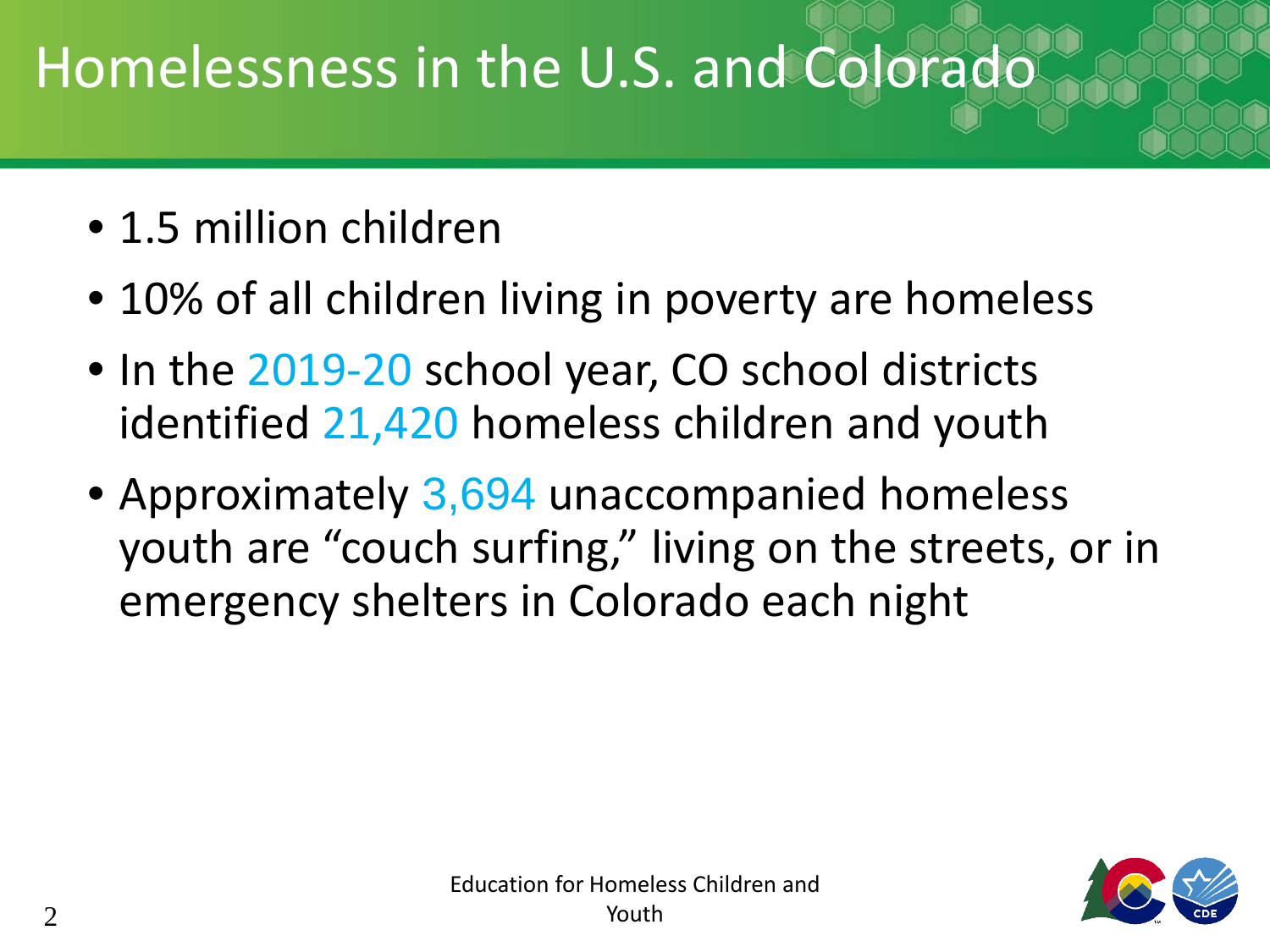# Barriers to Education for Children & Youth in Homeless Situations

- High mobility
- Enrollment requirements (school records, immunizations, proof of residence and guardianship)
- Lack of transportation
- Lack of access to programs
- Lack of school supplies, clothing, etc.
- Poor health, fatigue, hunger
- Prejudice and misunderstanding

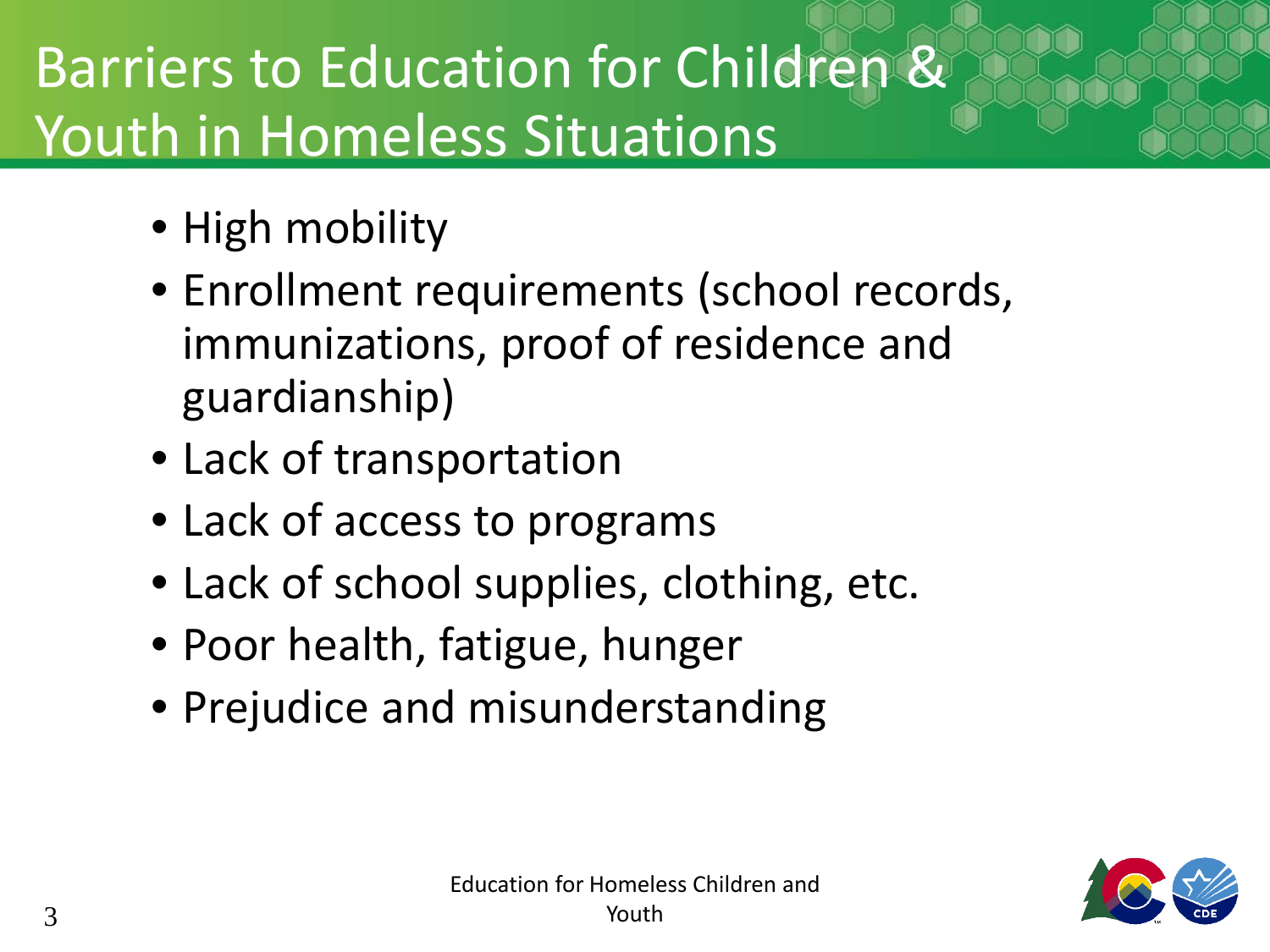# McKinney-Vento/ Title IX, Part A of ESSA



- Reauthorized in 2015 as part of the Every Student Succeeds Act (ESSA)
- Mandated that state and local educational agencies change policies and practices that create barriers to the access and success of homeless children and youth in public schools
- Main themes:
	- School **stability**
	- School **access**
	- **Support** for academic success
	- **Child-centered**, best interest decision making

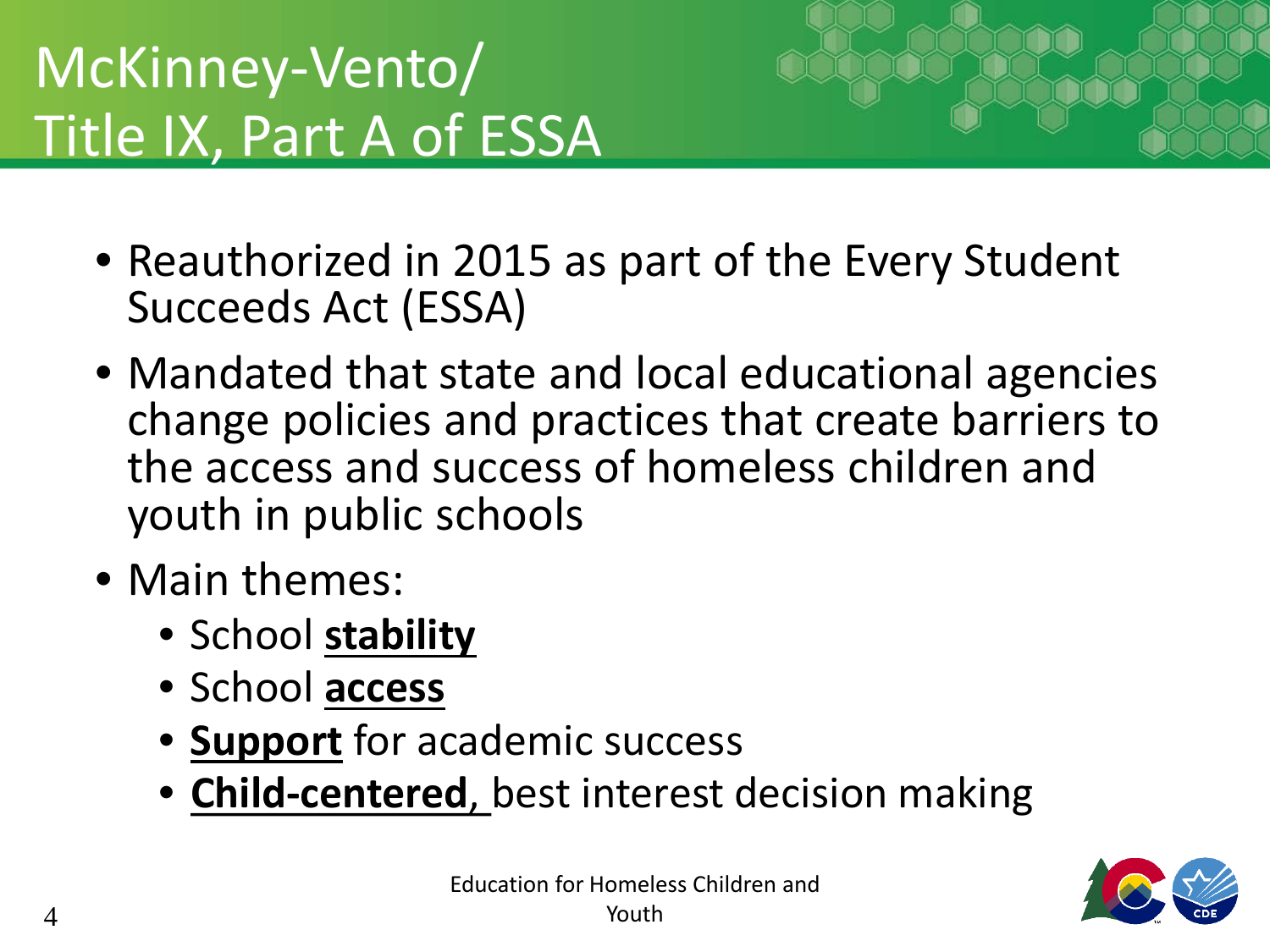# Eligibility—Who is Covered?

• Children who **lack a fixed, regular, and adequate nighttime residence**—

- Sharing the housing of others due to loss of housing, economic hardship, or similar reason
- Living in motels, hotels, (inadequate) trailer parks, camping grounds due to lack of adequate alternative accommodations
- Living in emergency or transitional shelters
- Abandoned in hospitals
- Living in a public or private place not designed for humans to live
- Living in cars, parks, abandoned buildings, bus or train stations, etc.
- Trailers provided by FEMA after natural disasters
- Living in the student dormitory if the student would otherwise be homeless

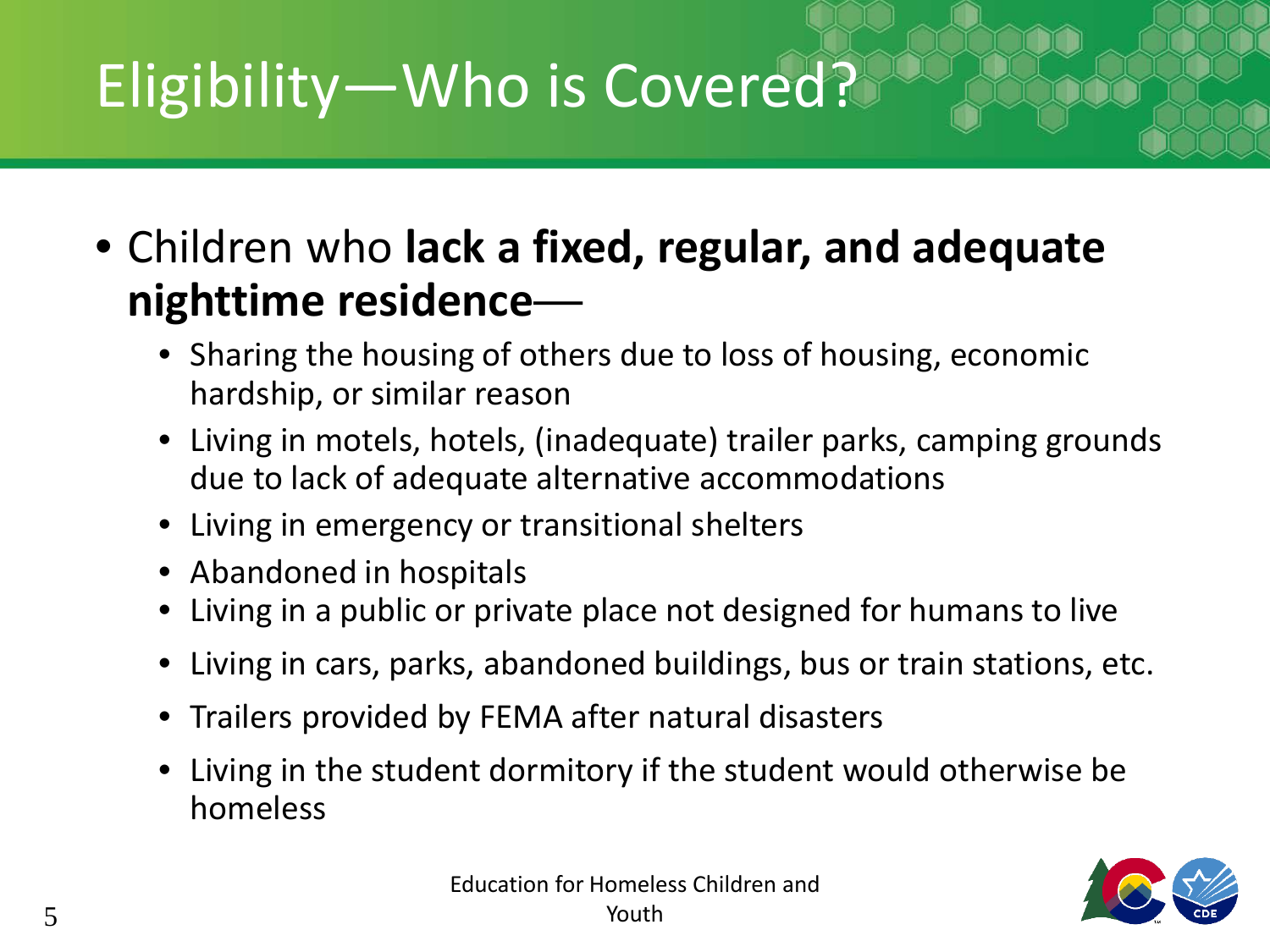### Unaccompanied Homeless Youth

- Unaccompanied homeless youth are young people who lack safe, stable housing and who are not in the care of a parent or guardian
- They live in a variety of temporary situations, including shelters, the homes of friends or relatives, cars, campgrounds, public parks, abandoned buildings, motels, and bus or train stations

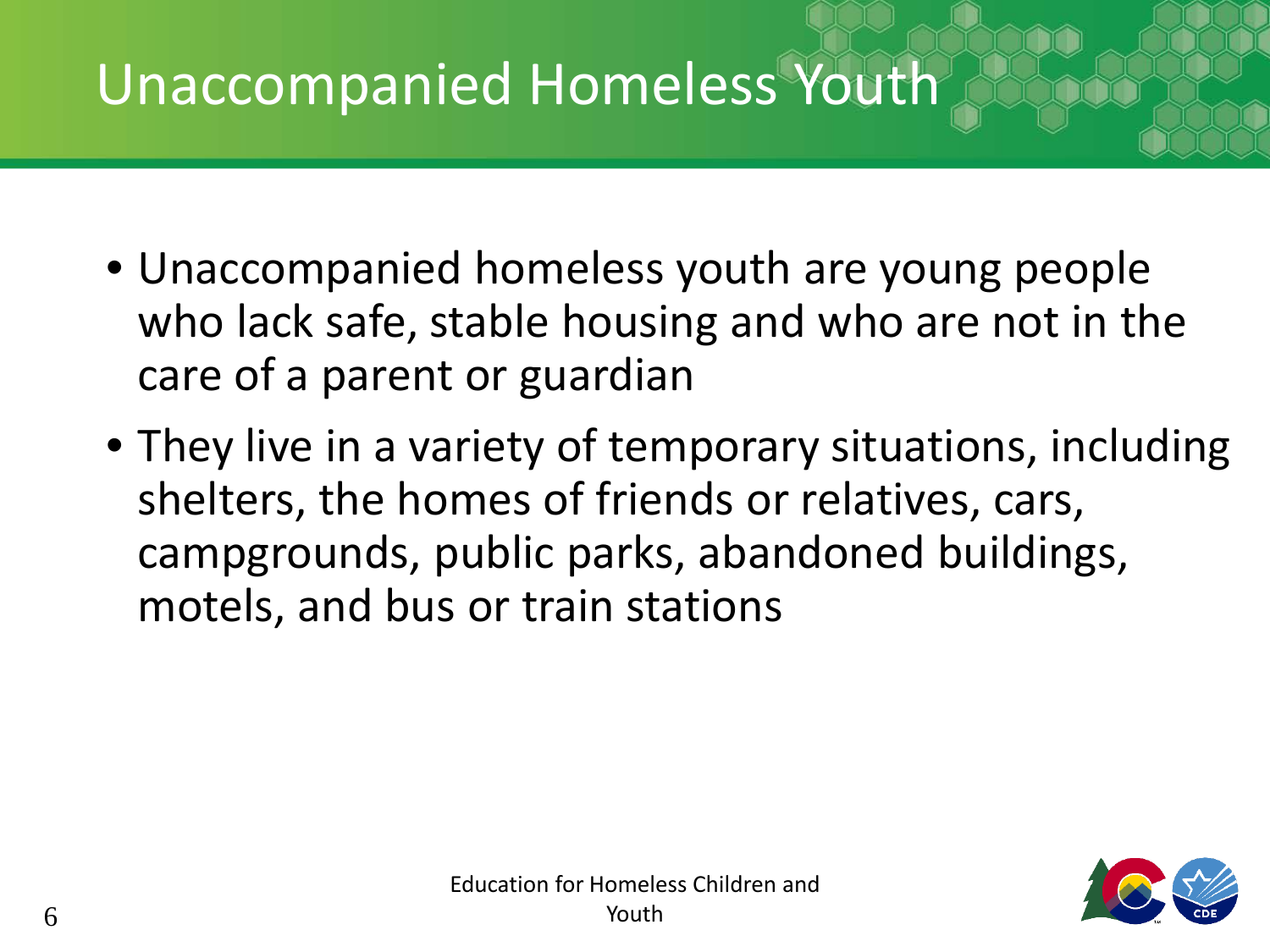

#### American Rescue Plan – Homeless Children and Youth II Formula Grants

#### Dana Scott Office of Student Support



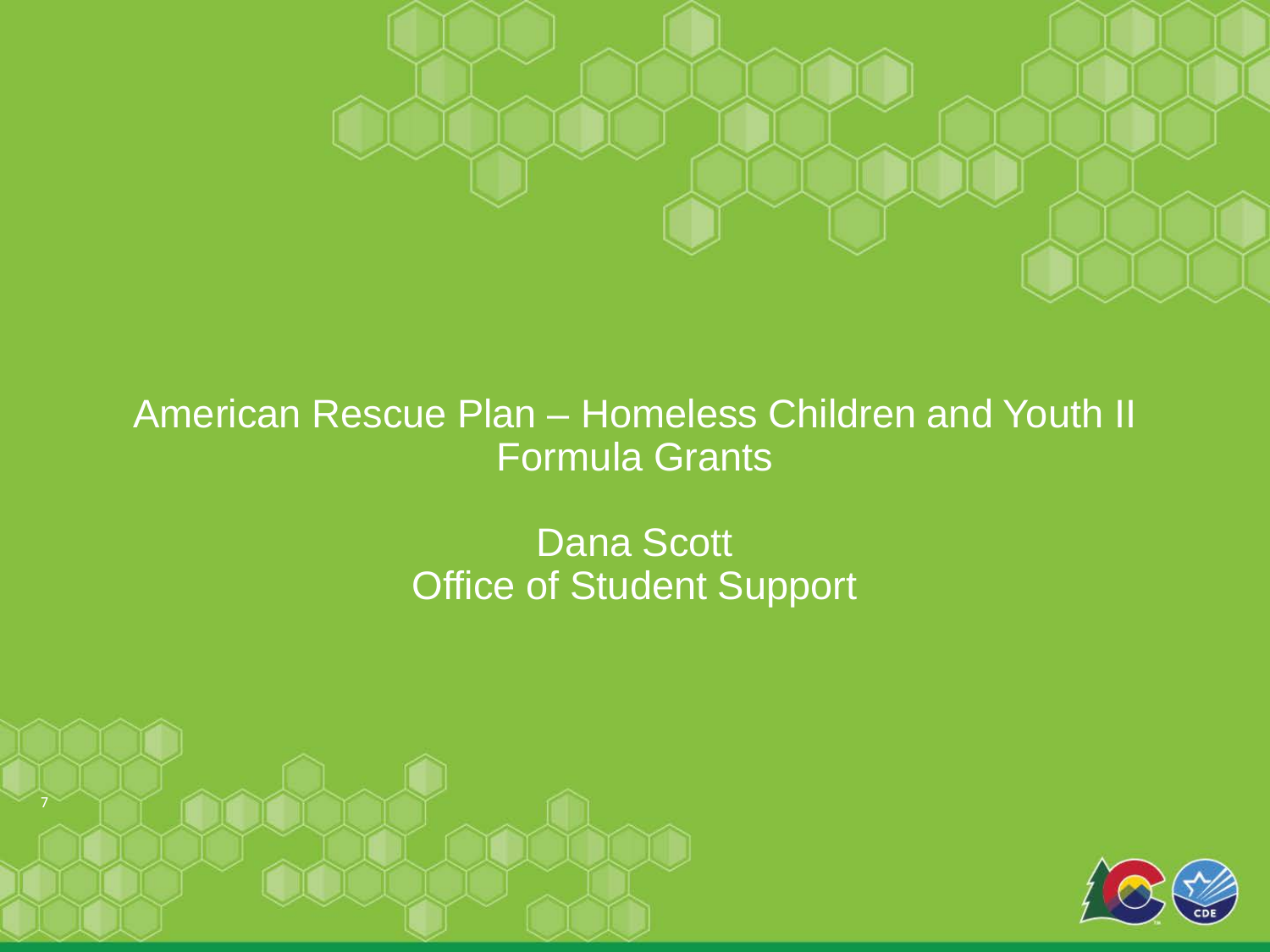#### American Rescue Plan–Homeless Children & Youth (ARP-HCY) Formula Grants

- •The U.S. Department of Education under section 2001(b)(1) of the American Rescue Plan Act of 2021 is providing additional funding to help support school districts in serving students experiencing homelessness.
- •The purposes of this funding include:
	- 1) increasing the outreach, identification, enrollment and retention of students experiencing homelessness
	- 2) providing wraparound services for these students considering the impact of the COVID-19 pandemic
	- 3) providing assistance needed to enable homeless children and youth to attend school and participate fully in school activities.

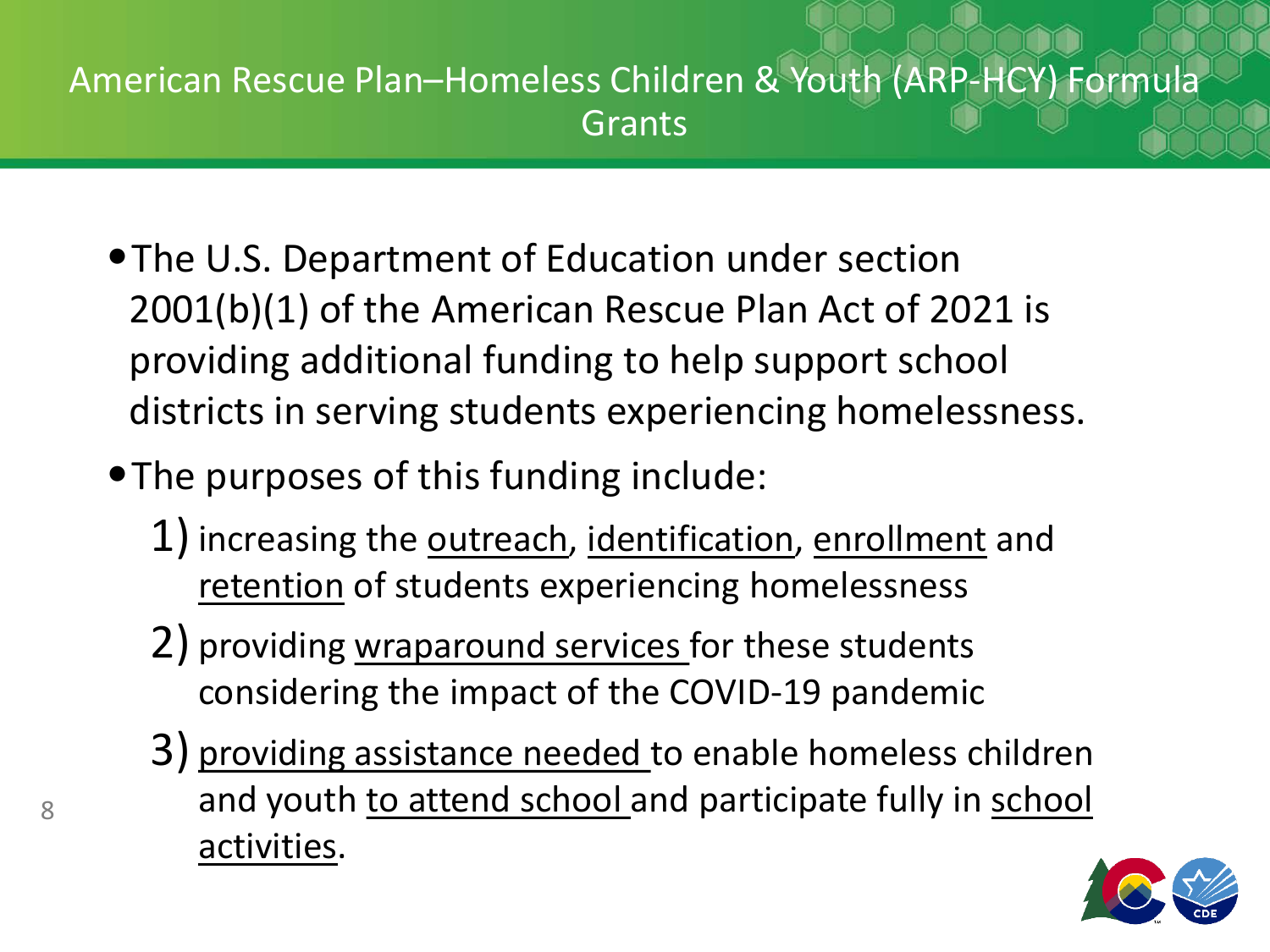#### ARP-HCY I and II

- CDE received two grants specifically focused on supporting the needs of students experiencing homelessness
	- ARP-HCY I- competitive competition held in July/August 2021
		- Grants to 23 LEAs/BOCES as supplemental funding
		- Notifications made in late August and early September
	- ARP-HCY II formula grant released early September
		- \$4,300,318 is available for this funding opportunity
		- Funds supplement the EHCY program, as well as the ARP-HCY I funds distributed through the competitive distribution process
		- All allowable EHCY and ARP-HCY I uses apply to these funds
		- Applications must be completed and submitted through the online application and will be accepted and reviewed on a rolling basis until Wednesday, December 1, 2021 by 11:59 p.m.

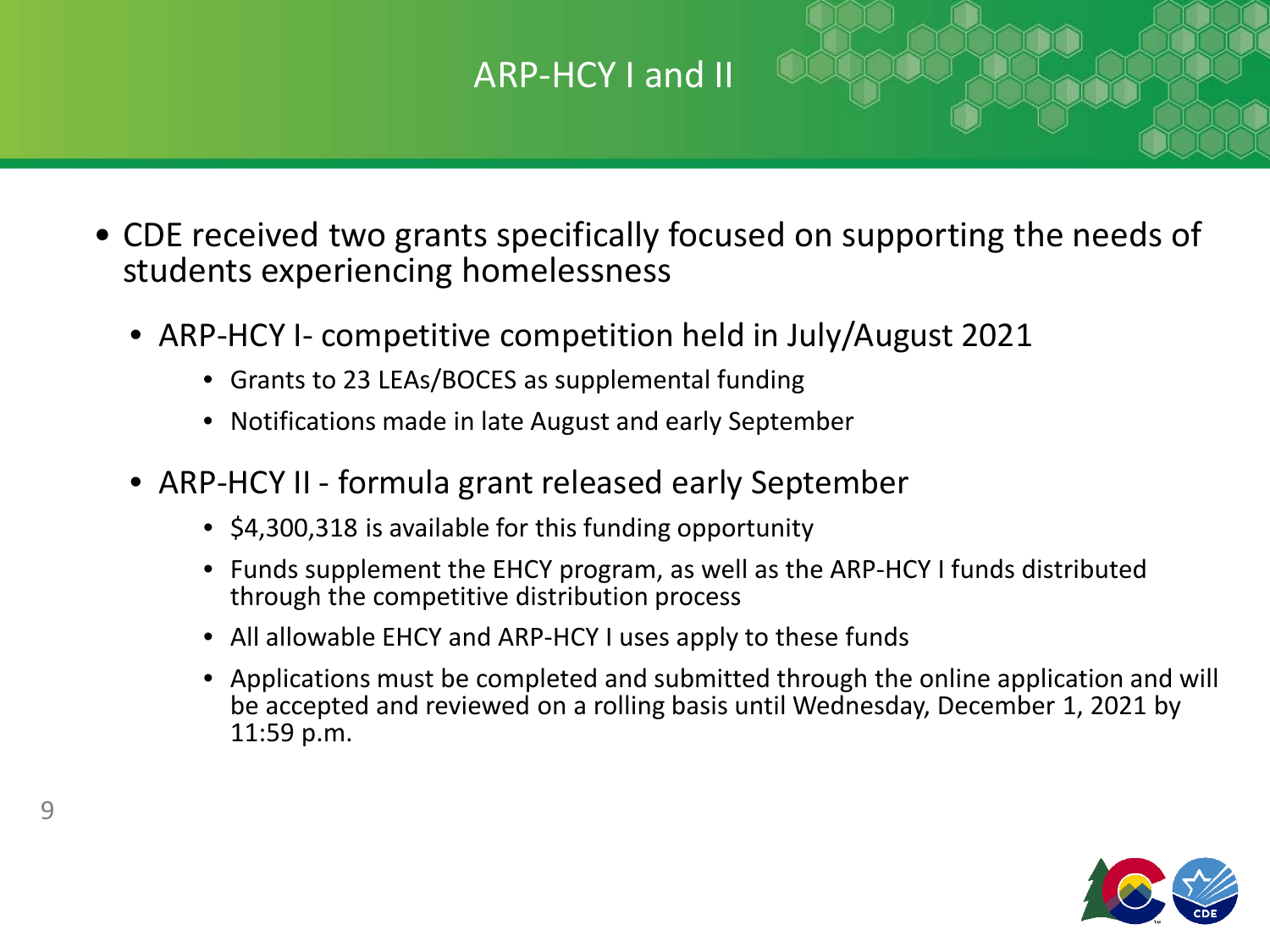#### ARP-HCY II

- First time ever for a formula allocation
- The formula is based equally on:
	- The proportional share of an LEA's allocation under Title I, Part A of the Elementary and Secondary Education Act of 1965 (ESEA) for the most recent fiscal year and
	- The LEA's proportional share of the number of homeless children and youth identified by each LEA relative to all LEAs in the State, using the greater of the number of homeless children and youth in either the 2018-19 or 2019-20 school year in each LEA.
- The funding application, budget template and formula amounts can be found at: [http://www.cde.state.co.us/studentsupport/homeless\\_index](http://www.cde.state.co.us/studentsupport/homeless_index)

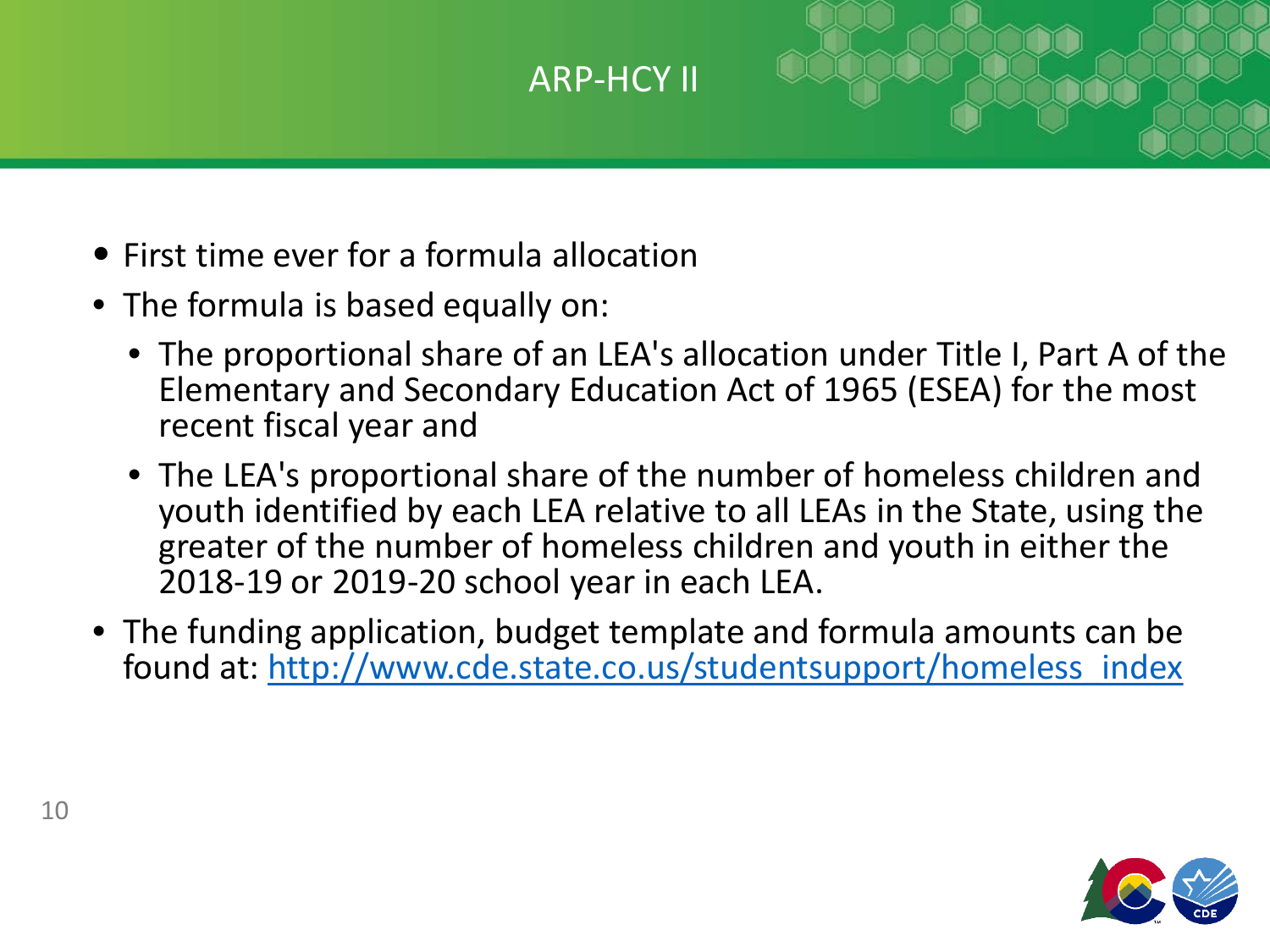Funding under this program must be used for the purposes of identifying homeless children and youth and providing homeless children and youth with (A) wrap-around services in light<br>of the challenges of COVID–19; and (B) assistance needed to enable homeless children and<br>youth to attend school and participate ful

Funding provided under ARP Homeless II must follow the: [final requirements of the American Rescue Plan Act Homeless Children and Youth Program.](https://oese.ed.gov/files/2021/07/EO-12866-OESE-FY-21-NFR-ARP-HCY-with-disclaimer.docx)

Furthermore, funding under the ARP Homeless I and II programs must adhere to the allowable uses of funds described in Title VII-B of the McKinney-Vento Homeless Assistance Act (McKinney-Vento Act) including:

- **tutoring** and supplemental instruction
- **referral services** for medical, dental, mental, and other health services.
- **transportation** for students to enable students to attend school
- **early childhood education programs**
- the payment **of fees and other costs** associated with tracking, obtaining, and transferring **records** necessary for enrollment
- **coordination between schools and agencies**
- **school supplies**
- **other extraordinary or emergency assistance** needed to enable homeless children and youths to attend school and participate fully in school activities.

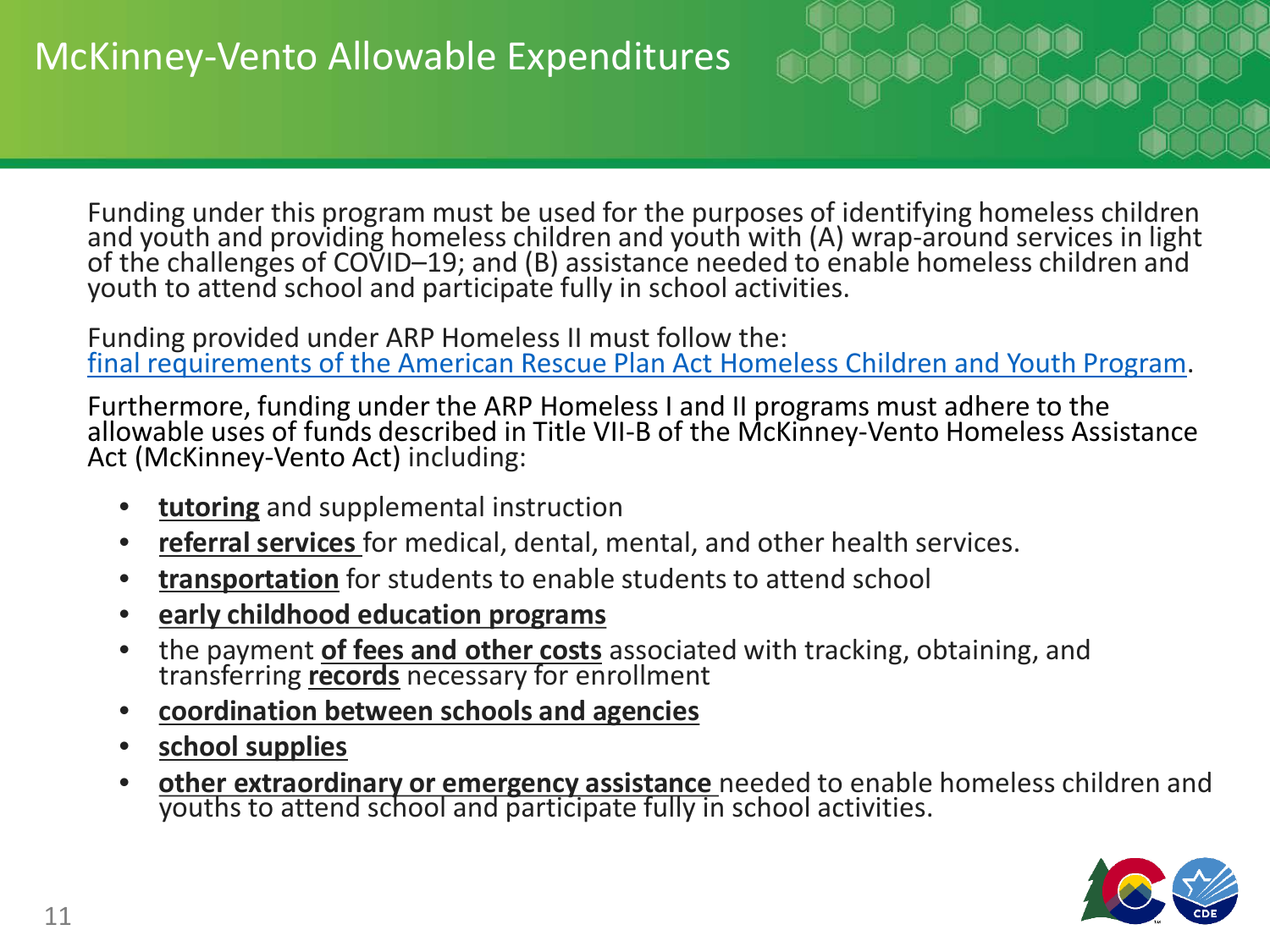Activities under ARP-HCY II may include any expenses necessary to facilitate the identification, enrollment, retention, or educational success of homeless children and youth in order to enable homeless children and youth to attend school and participate fully in school activities, such as:

- **wraparound services** (which could be provided in collaboration with and/or through contracts with community-based organizations, and could include academic supports, trauma-informed care, social-emotional support, and mental health services);
- purchasing **needed supplies** (e.g., personal protective equipment, eyeglasses, school supplies, personal care items);
- **transportation** to enable homeless children and youth to attend school and participate fully in school activities;
- purchasing **cell phones or other technological devices** for unaccompanied, homeless children and youth to enable them to attend school and participate in school;
- providing **access to reliable, high-speed internet** for students through the purchase of internet-connected devices/equipment, mobile hotspots, wireless service plans, or installation of Community Wi-Fi Hotspots (e.g., at homeless shelters), especially in underserved communities;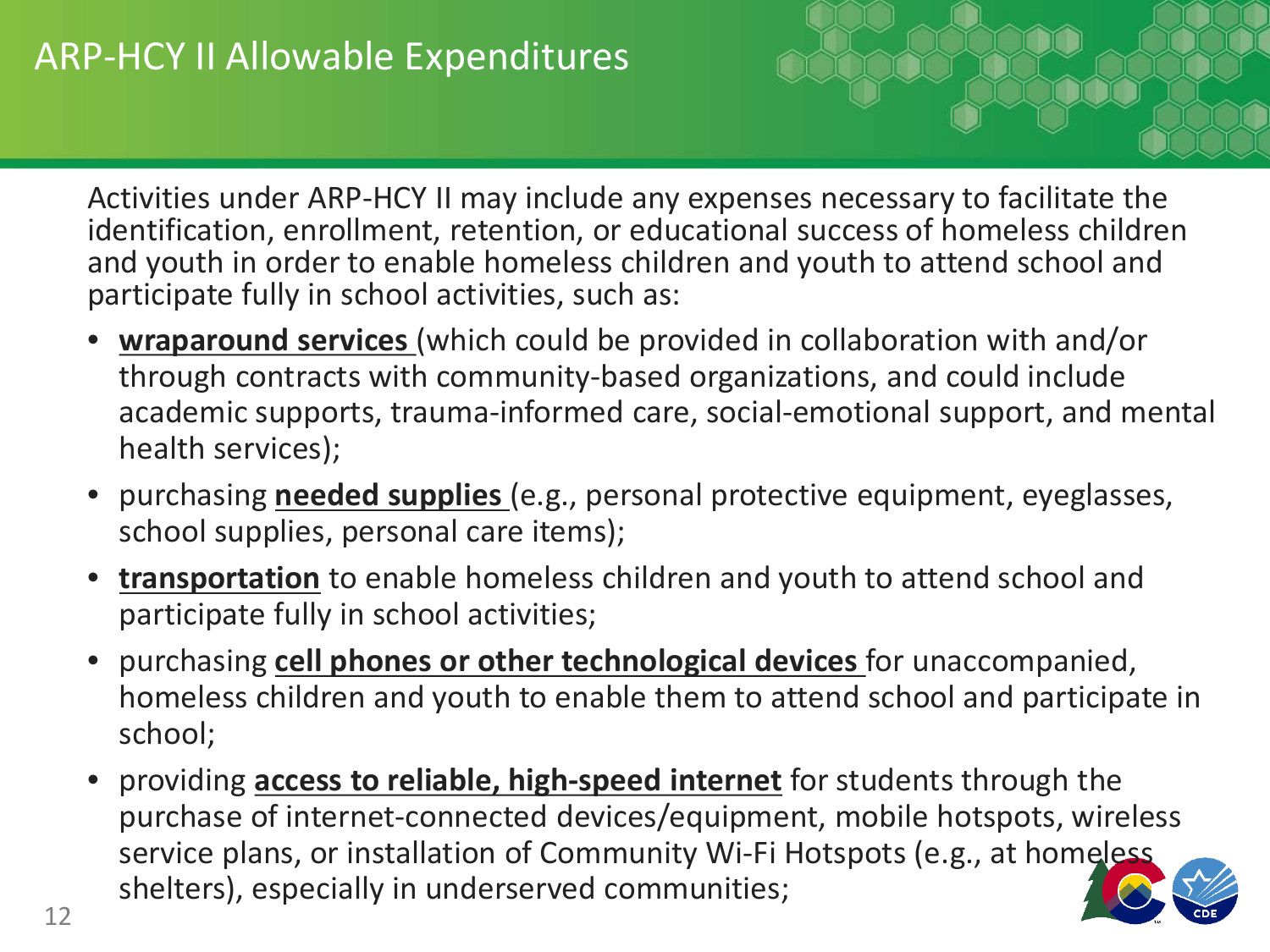#### ARP-HCY II Allowable Expenditures cont.

- paying for **short-term, temporary housing** (e.g., a few days in a motel) when such emergency housing is the only reasonable option for COVID-safe temporary housing and when necessary to enable homeless children and youth to attend school and participate fully in school activities (including summer school); and
- For **store cards/prepaid debit cards** to purchase materials necessary for students to participate in school activities.
	- Per Colorado requirements, **store-specific debit cards must be used toward allowable uses of funds or specific intended purposes outlined above**. Further, the recipient(s) should be able to provide to the LEA the receipt(s) for items for their files for audit purposes.

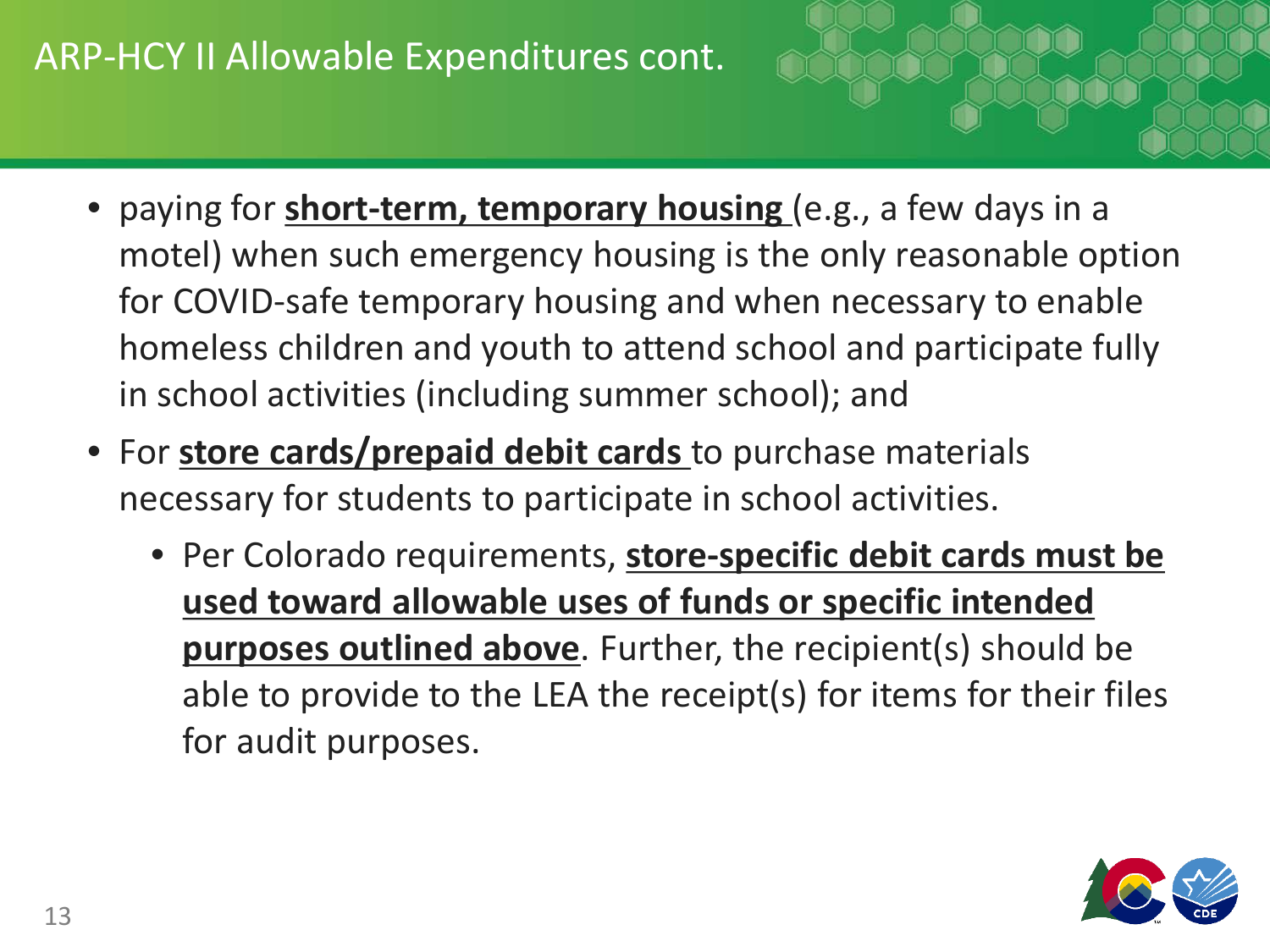#### U.S. Department of Education: \$5,000 minimum grants under ARP-HCY II

- The U.S. Department of Education establishes in paragraph (c)(2) that an LEA must have an allocation of at least **\$5,000** under the formula to be eligible for an ARP Homeless II subgrant on its own.
- Per the U.S. Department of Education, this \$5,000 minimum will enable each subgrantee to have sufficient ARP Homeless II funds to address the needs of homeless children and youth.
- If an LEA's allocation is less than \$5,000, in order to receive an ARP Homeless II subgrant, the LEA must join a consortium of LEAs/BOCES in which the sum of its members' allocations meets the \$5,000 threshold. For LEAs/BOCES with an allocation less than \$5,000, the rule encourages the use of consortia to create favorable economies of scale.

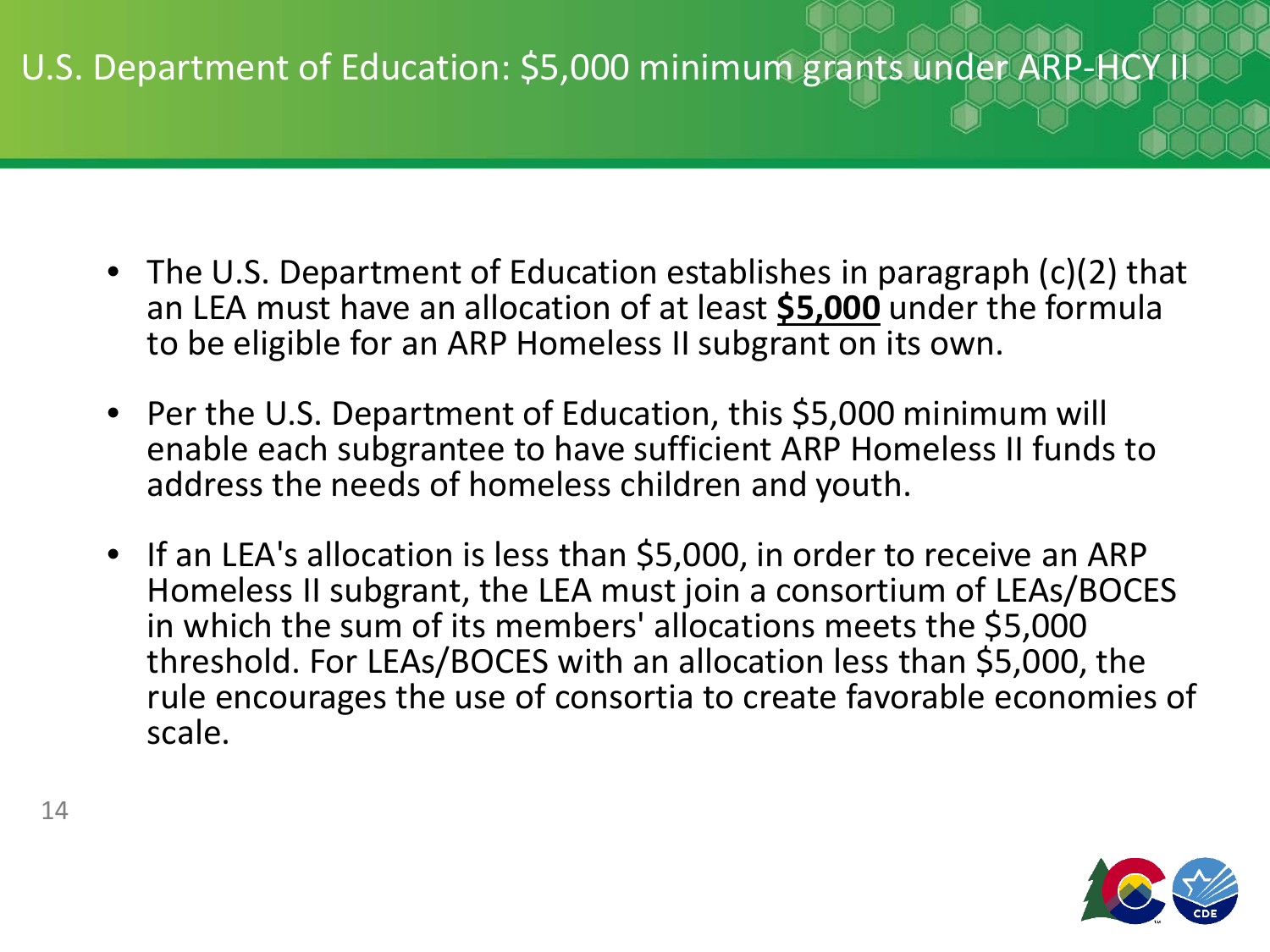

# Questions so far?

Ideas on how CDE can support the development of consortia for those with less than \$5,000?

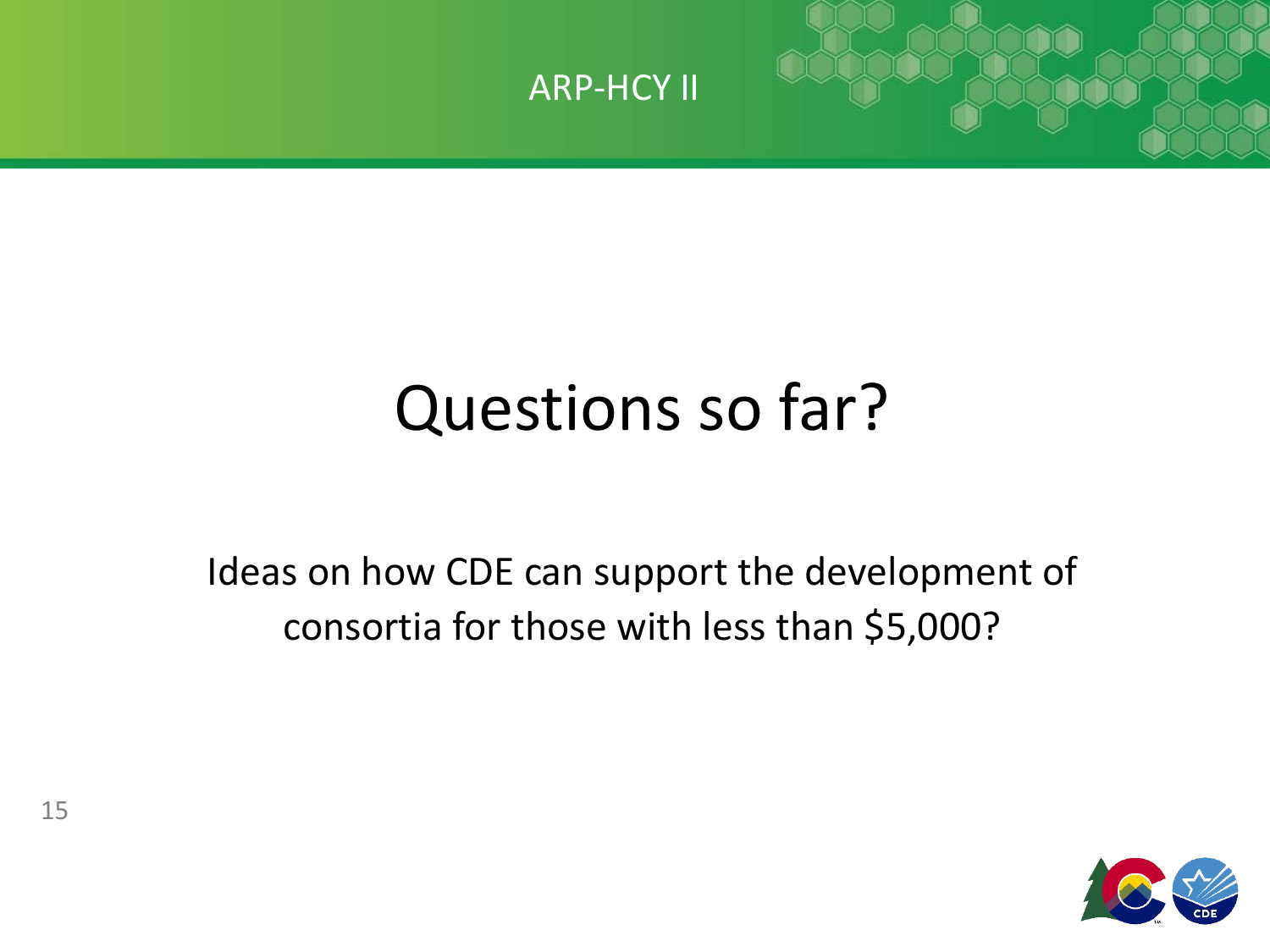#### ARP-HCY II Fiscal

- Performance period is from 7/1/21-9/30/22
- Budget template is a one-year period from 7/1/21-6/30/21
	- Utilize carryover option for year two
- Use CDE's Competitive Grant [Formsite](https://www.cde.state.co.us/cdefisgrant/requestforfundsforms) submission process for your RFF
- Fiscal Interim Financial Reports (IFR)
	- Due 4/30/22 for the period of 7/1/21-3/31/22
	- Require a copy of the General Ledger for that same period, substantiating the expenditures
	- IFRs must be submitted via **[Smartsheet](https://app.smartsheet.com/b/form/702de089fc6b45ac97c31f343c8f745f)**
- Annual Financial Report
	- Due  $10/31/22$  for the period of  $7/1/21-9/30/22$  for year one

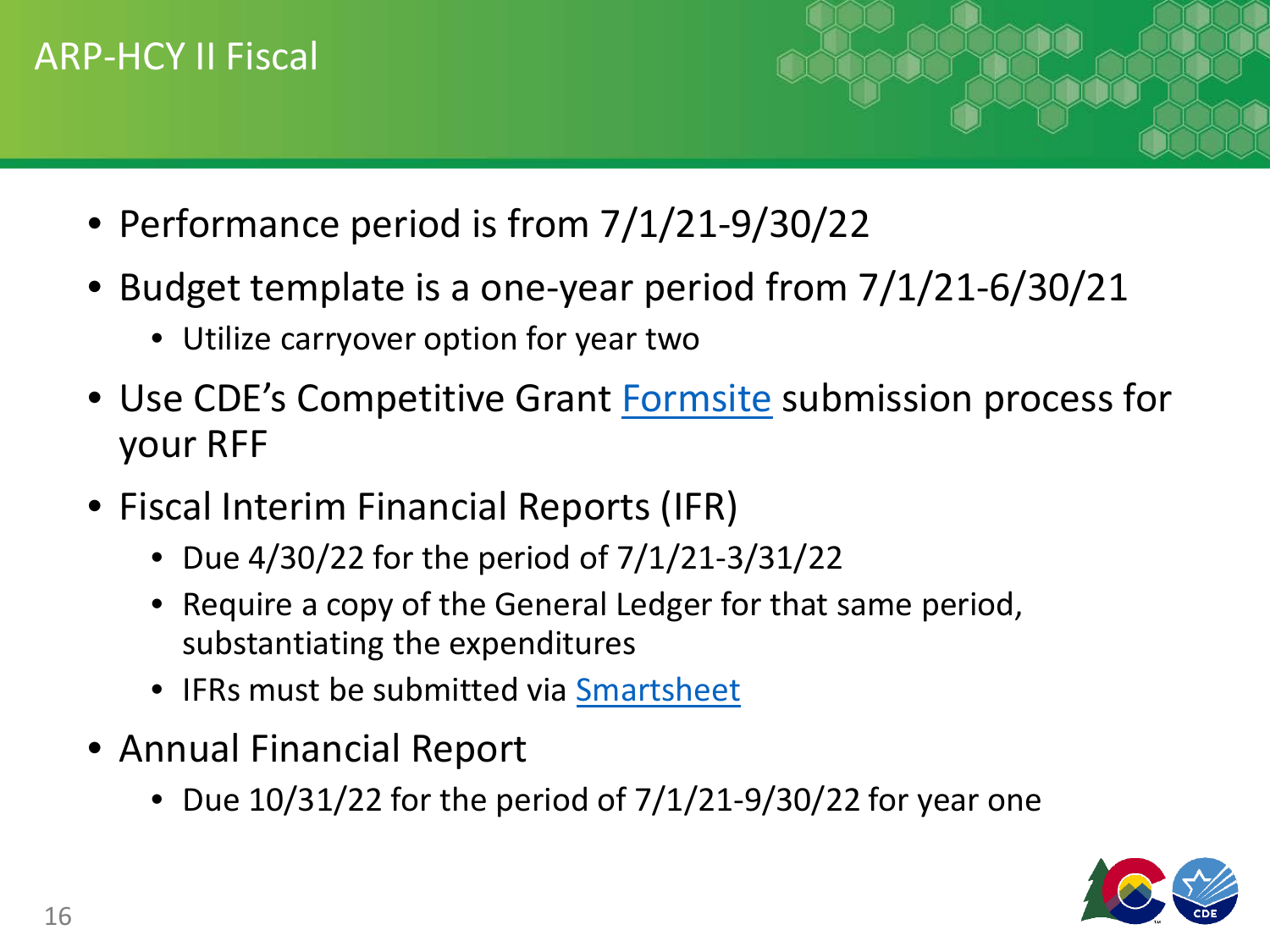- Submit right away, you do not have to wait until the December deadline date
- Once received, CDE's Competitive Grants Office will send our program and fiscal staff your application
- Homeless education program and fiscal staff will review within one week and contact the application with questions or approvals
- CDE will send a notification of approval with the grant codes on it
- CDE will start processing the Grant Award Letter (GAL), which you should receive in a couple of weeks after the notification letter